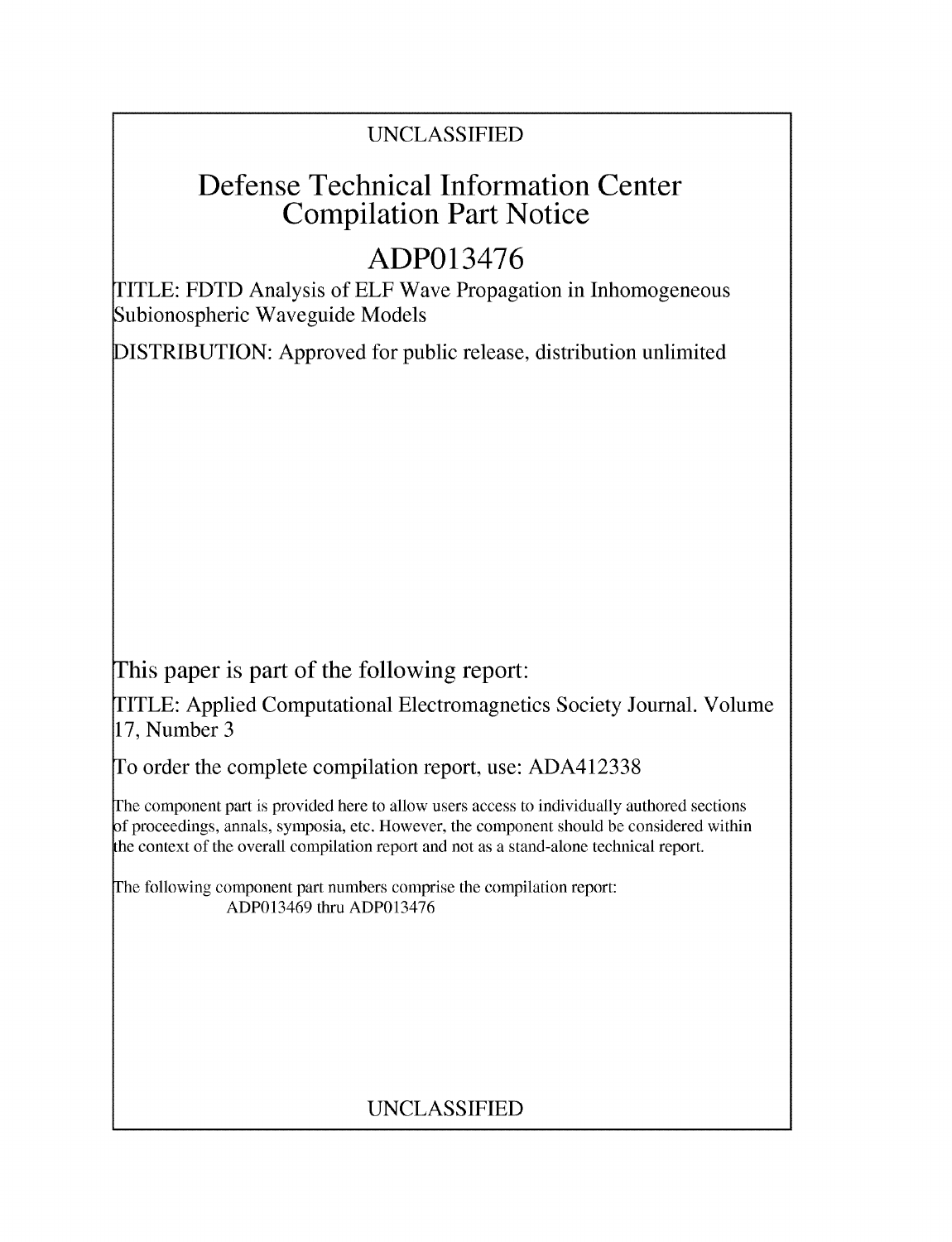## FDTD Analysis of **ELF** Wave Propagation in Inhomogeneous Subionospheric Waveguide Models

### Hayakawa, M. and T. Otsuyama

*Department of Electronic Engineering, The University of Electro-Communications, 1-5-1 Chofugaoka, Chofu, Tokyo 182-8585, Japan* Tel: **+81** 424 43 5159, Fax: +81 424 43 5168, E-mail hayakawa@whistler.ee.uec.ac.jp

*ABSTRACT. The space formed by the ground and* monitored by the intensity of Schumann resonances.<br> *ionosphere is known to act as a resonator for* Schumann resonance is a global resonance *extremely low frequency (ELF) waves. Lightning* phenomenon in the Earth-ionosphere cavity as shown *discharges trigger this global resonance*, *which* is in Fig. 1, which is triggered by lightning discharges *discharges trigger this global resonance, which is known as Schumann resonances at the frequencies of* in the thunder-active equatorial region. The *day-night asymmetry, local perturbation etc.)* is range. The second reason is closely associated with *important for such subionospheric ELF propagation*, the finding of optical phenomena (red sprites etc.) in *important for such subionospheric ELF propagation, the previous analyses have been always made by some approximations because the problem is too* found that this mesospheric optical phenomenon is a *complicated to be analyzed by exact full-wave* source of strong ELF signals (called ELF transients) *analysis. This paper presents the first application of* [2]. This ELF transient signal is one of the important *analysis. This paper presents the first application of the conventional FDTD method to such subionospheric ELF wave propagation, in which any kinds of inhomogeneities can be included in the* between the atmosphere and ionosphere. *analysis, to be compared with the observational* There have been published a few monographs *results. We show the application of FDTD to our* dealing with the subionospheric ELF propagation *problem and present a few numerical computational* [3-5]. Schumann [6] was the first to predict the *results to be compared with those by the pre-existing* presence of resonances in the spherical earth-

important findings. The first one is the suggestion by the lower ionosphere imposes an intricate three-<br>Williams III that the solution is the state of the lower ionosphere imposes an intricate three-



Fig. 1. Configuration of the Earth-ionosphere cavity.

*Schumann* resonance is a global resonance phenomenon in the Earth-ionosphere cavity as shown *fequencies are 8, 14, 21Hz etc. in the ELF range.* The second reason is closely associated with the mesosphere and the lower ionosphere, and it is *the conventional for the study of those mesospheric optical ch any* phenomena and then the electrodynamic coupling

*analysis method* ionosphere cavity and suggested a mathematical formulation of the propagation problem at ELF. A **1. Introduction** great simplification is the presence of only a single globally propagating, zero-order TEM mode [7], Recently there has been again a great interest in while all the higher-order modes attenuate severely at distances of several waveguide effective heights. subionospheric ELF waves because of the two usualices of several waveguide effective neights. Williams [1] that the global warming which is a very dimensional electrodynamical problem that cannot be important issue for human being, can be effectively<br>reduced to practical techniques without certain additional simplifying assumptions. This is the **...........** reason why several fundamental observed properties **....... of** Schumann resonances cannot be well explained  $\sim$  ightning ionosphere [5,8], and please look at the forthcoming monograph ightning  $\sim$  on ELF [8] indicating a lot of unsolved problems in on ELF [8] indicating a lot of unsolved problems in the ELF range. The factors of making the problem Earth **Markov (1)** very complete are (1) radially (vertically)  $U = E\omega$   $\omega$   $\alpha = \omega$  **Example 10** inhomogeneity of the ionosphere, (2) day-night asymmetry, (3) local ionospheric perturbations etc. **... ..In** this sense it is highly required that very

complicated situations should be solved in an exact way even by using the numerical methods. If the exact numerical solutions are available for any EQUIREAR **EXAMPLE FOR A COMPLICATE FOR A COMPLICATE CONSUMING** COMPLICATE COMPLICATE COMPLICATE COMPLICATE COMPLICATE COMPLICATE COMPLICATE COMPLICATE COMPLICATE COMPLICATE COMPLICATE COMPLICATE COMPLICATE COMPLICATE COMPL examine the validity of the previous approximate solutions.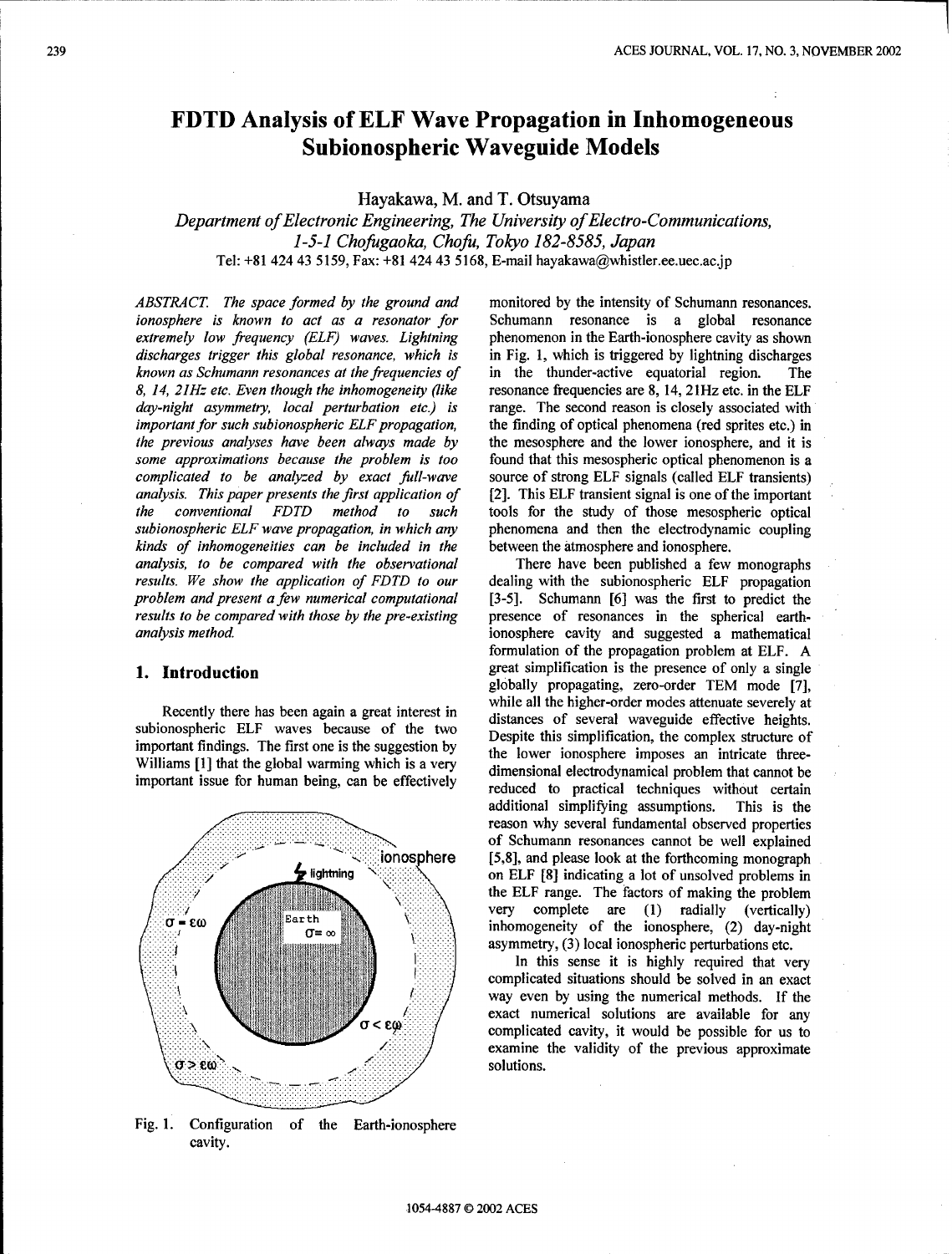### 2. Three-dimensional FDTD analysis **0(k)**

The above discussion has led to the requirement *0* for a three-dimensional finite-difference time domain  $\left\{\bigotimes_{H_0(I,J,K)} \bigotimes_{H_1(I,J,K)} \bigotimes_{H_2(I,J,K)} \bigotimes_{H_1(I,J,K)} \bigotimes_{H_2(I,J,K)} \bigotimes_{H_1(I,J,K)} \bigotimes_{H_2(I,J,K)} \bigotimes_{H_1(I,J,K)} \bigotimes_{H_1(I,J,K)} \bigotimes_{H_1(I,J,K)} \bigotimes_{H_1(I,J,K)} \bigotimes_{H_1(I,J,K)} \bigotimes_{H_1(I,J,K)} \bigotimes_{H_$ (FDTD) application to our ELF propagation problem  $H_{\phi(I,J,K)} \times L_{\phi(I,J,K)}$ in spherical coodinates with azimuthal dependence.  $R(X)$ -<br>Fortunately this 3D FDTD code has been developed Fortunately, this 3D FDTD code has been developed  $E_0(I,J,K)$   $\bigoplus H_f(I,J,K)$ by Holland [9], which can be used in our application. Fig. 2 (right panel) shows the spherical coordinate system  $(r, \theta, \phi)$  and location of a unit cell. The left panel of Fig. 2 illustrates the location of field- Fig. 2. The spherical coordinate system evaluation points on a unit cell. As shown in Fig. 2,  $(r, \theta, \phi)$  and location of a unit cell (right we build a cell entitled I, J and K along each of three panel). The left panel illustrates the location axes  $(r, \theta, \text{ and } \phi)$ . In the r direction  $I = 1$  is the of field-evaluation points on the unit cell. starting grid ( $r = a$  (Earth's radius) 6.4Mm) and this ground is assumed to be a perfect conductor.  $I = N<sub>r</sub>$ is the outermost radial boundary, is taken to be  $r = a$  $+ 150$  km and to be a perfect conductor. In the  $\theta$ direction  $J = 1$  is the North Pole ( $\theta = 0^{\circ}$ ) and  $J = N_{\theta}$ is the South Pole  $(\theta = 180^{\circ})$ . The coordinate  $\phi$ indicates the longitude in such a way that  $K = 1$  and  $K = N_A$ , are the same point, but the latter has encircled the same point, but the latter has encircled where the globe. On this condition the six electromagnetic field components are expressed by Holland [9]. of free space,  $\sigma$  is the conductivity which is a



$$
\begin{cases}\n\nabla \times \mathbf{E} = -\mu_0 \frac{\partial \mathbf{H}}{\partial t} \\
\nabla \times \mathbf{H} = \varepsilon_0 \frac{\partial \mathbf{E}}{\partial t} + \sigma \mathbf{E} + \mathbf{J}_{ext}\n\end{cases}
$$
\n(1)

where **E** is the electric field, **H** is the magnetic field,  $\varepsilon_0$ ,  $\mu_0$  are the dielectric constant and permeability The Maxwell's equations to be solved are function of space, and  $J_{ex}$  is the current source of the expressed as follows [10]. system (here this is a lightning discharge). Here we write down the field updating equations in the spherical coordinates as follows.

In the region of I=1~N<sub>r-1</sub>, J=2~N<sub>0-1</sub> and K=2~N<sub>0</sub>, the field updating equation for E<sub>r</sub> component is given by;

$$
E_r(I,J,K)^{n+1/2} = \frac{\varepsilon_0/\Delta t - \sigma/2}{\varepsilon_0/\Delta t + \sigma/2} E_r(I,J,K)^{n-1/2} + (\varepsilon_0/\Delta t + \sigma/2)^2
$$

$$
\cdot \left( \frac{1}{R(I)\sin\theta_0(J)} \cdot \left[ \frac{\sin\theta(J)H_\phi(I,J,K)^n - \sin\theta(J-1)H_\phi(I,J-1,K)^n}{\Delta\theta} - \frac{H_\theta(I,J,K)^n - H_\theta(I,J,K-1)^n}{\Delta\phi} \right] \right)
$$
(2)

The corresponding equation for  $E_\theta$  is as follows.

$$
E_{\theta} (I, J, K)^{n+1/2} = \frac{\varepsilon_0 / \Delta t - \sigma/2}{\varepsilon_0 / \Delta t + \sigma/2} E_{\theta} (I, J, K)^{n-1/2} + (\varepsilon_0 / \Delta t + \sigma/2)^2
$$

$$
\cdot \left( \frac{1}{R_0 (I)} \left[ \frac{H_r (I, J, K)^n - H_r (I, J, K - 1)^n}{\sin \theta (J) \Delta \phi} - \frac{R (I) H_{\phi} (I, J, K)^n - R (I - I) H_{\phi} (I - 1, J, K)^n}{\Delta r} \right] \right)
$$
(3)

and this equation pertains to  $I=1-N_{r-1}$ ,  $J=2-N_{\theta-1}$  and  $K=2-N_{\phi}$ . And then, the field updating equation for  $E_{\phi}$ component is as follows.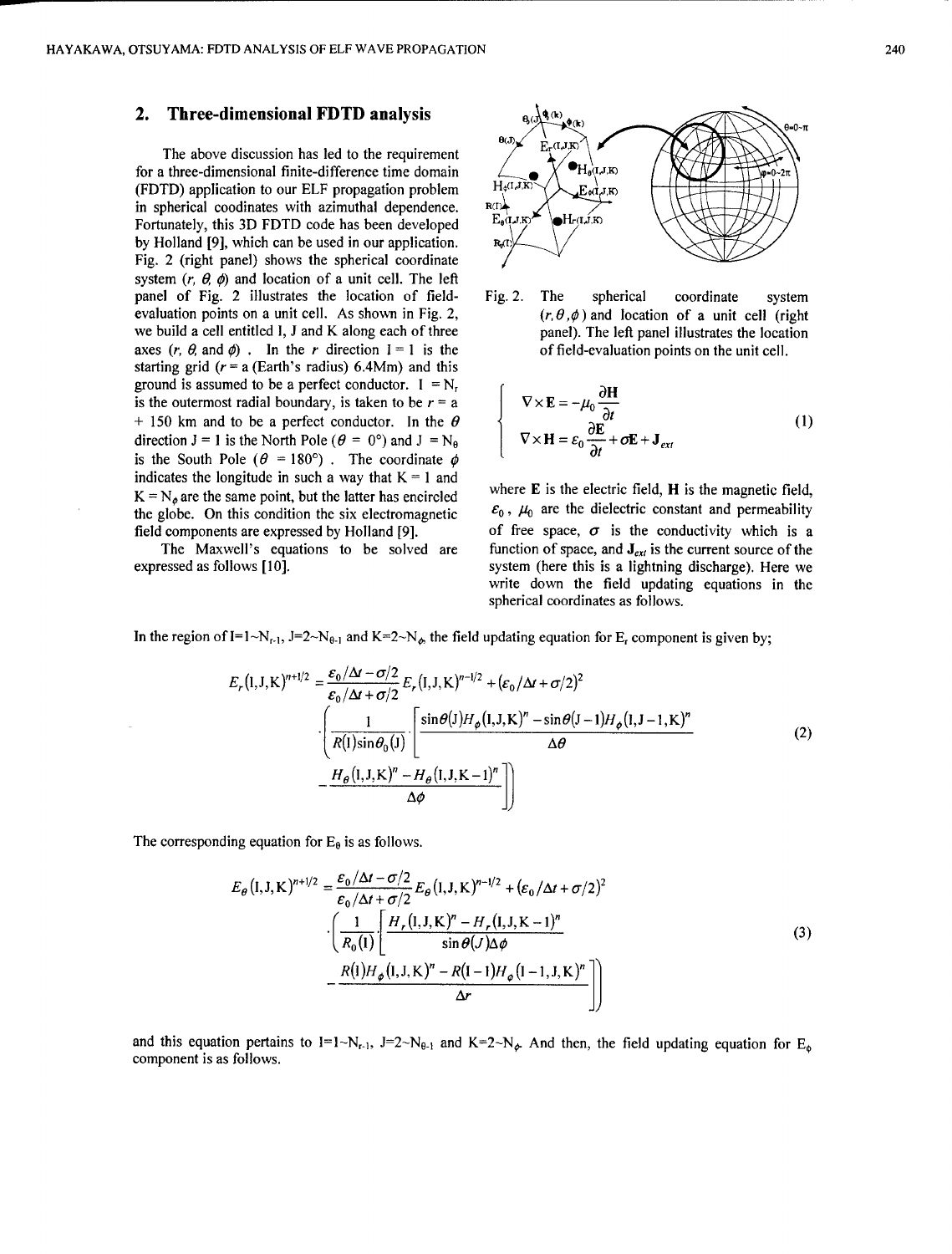for I=2~N<sub>r-1</sub>, J=1~N<sub>0-1</sub> and K=2~N<sub> $\phi$ </sub>  $\Delta$ r,  $\Delta\theta$  and  $\Delta\phi$  are the grid size in the r,  $\theta$ ,  $\phi$  directions, and  $\Delta t$  is time step. The field updating equation for magnetic field components  $(H_t, H_\theta, H_\phi)$  are given as follows.

$$
H_r(I,J,K)^{n+1} = H_r(I,J,K)^n - \frac{\Delta t}{\mu_0}
$$
  

$$
\left[ \frac{1}{R_0(I)\sin\theta(J)} \left[ \frac{\sin\theta_0 (J+1)E_\phi(I,J+1,K)^{n+1/2} - \sin\theta_0(J)E_\phi(I,J,K)^{n+1/2}}{\Delta\theta} - \frac{E_\theta(I,J,K+1)^{n+1/2} - E_\theta(I,J,K)^{n+1/2}}{\Delta\phi} \right] \right]
$$
(5)

for  $I=2~N_r$ ,  $J=1~N_{\theta-1}$  and  $K=1~N_{\phi-1}$ .

$$
H_{\theta}(\mathbf{I},\mathbf{J},\mathbf{K})^{n+1} = H_{\theta}(\mathbf{I},\mathbf{J},\mathbf{K})^{n} - \frac{\Delta t}{\mu_{0}} \cdot \left( \frac{1}{R(\mathbf{I})} \left[ \frac{E_{r}(\mathbf{I},\mathbf{J},\mathbf{K}+\mathbf{1})^{n+1/2} - E_{r}(\mathbf{I},\mathbf{J},\mathbf{K})^{n+1/2}}{\sin \theta_{0}(\mathbf{J}) \Delta \phi} - \frac{R_{0}(\mathbf{I}+\mathbf{1}) E_{\phi}(\mathbf{I}+\mathbf{1},\mathbf{J},\mathbf{K})^{n+1/2} - R_{0}(\mathbf{I}) E_{\phi}(\mathbf{I},\mathbf{J},\mathbf{K})^{n+1/2}}{\Delta r} \right)
$$
(6)

for I=1~N<sub>r-1</sub>, J=2~N<sub>0-1</sub> and K=1~N<sub>0-1</sub>.

$$
H_{\phi}(\mathbf{I}, \mathbf{J}, \mathbf{K})^{n+1} = H_{\phi}(\mathbf{I}, \mathbf{J}, \mathbf{K})^{n} - \frac{\Delta t}{\mu_{0}} \cdot \left( \frac{1}{R(\mathbf{I})} \left[ \frac{R(\mathbf{I} + \mathbf{1}) E_{\theta}(\mathbf{I} + \mathbf{I}, \mathbf{J}, \mathbf{K})^{n+1/2} - R(\mathbf{I}) E_{\theta}(\mathbf{I}, \mathbf{J}, \mathbf{K})^{n+1/2}}{\Delta r} - \frac{E_{r}(\mathbf{I}, \mathbf{J} + \mathbf{I}, \mathbf{K})^{n+1/2} - E_{r}(\mathbf{I}, \mathbf{J}, \mathbf{K})^{n+1/2}}{\Delta \theta} \right) \tag{7}
$$

for I=1~N<sub>r-1</sub>, J=1~N<sub>0-1</sub> and K=1~N<sub>0-1</sub>.

The field components are on a modified Yee cell with unit vectors  $\hat{r}$ ,  $\hat{\theta}$ , and  $\hat{\phi}$ , and the corresponding indices I, J, K. Spatial locations are given in term of positions  $R_0(1)$ ,  $\theta_0(1)$ ,  $\phi_0(K)$ . Points lying midway between these locations are given by R(I),  $\theta$ (J),  $\phi$ (K).

# **current source, and some numerical** definitely induced in our computations.<br>**Examples examples atmospheric conductivity**, which is expressed by,

In order to verify the usefulness of this 3D FDTD computation, we show some numerical results for a uniform cavity without any day-night with the previous analytical computations [11,12]. scale height  $(h=6km)$ .  $\sigma_0$  is assumed to be

**3. Modeling of conductivity profile and** However, the height profile of the conductivity is current source and some numerical definitely induced in our computations.

$$
\sigma(z) = \sigma_0 \exp(z/h) \tag{8}
$$

asymmetry, because we can compare our own results where z is the height above the ground and  $h$  is the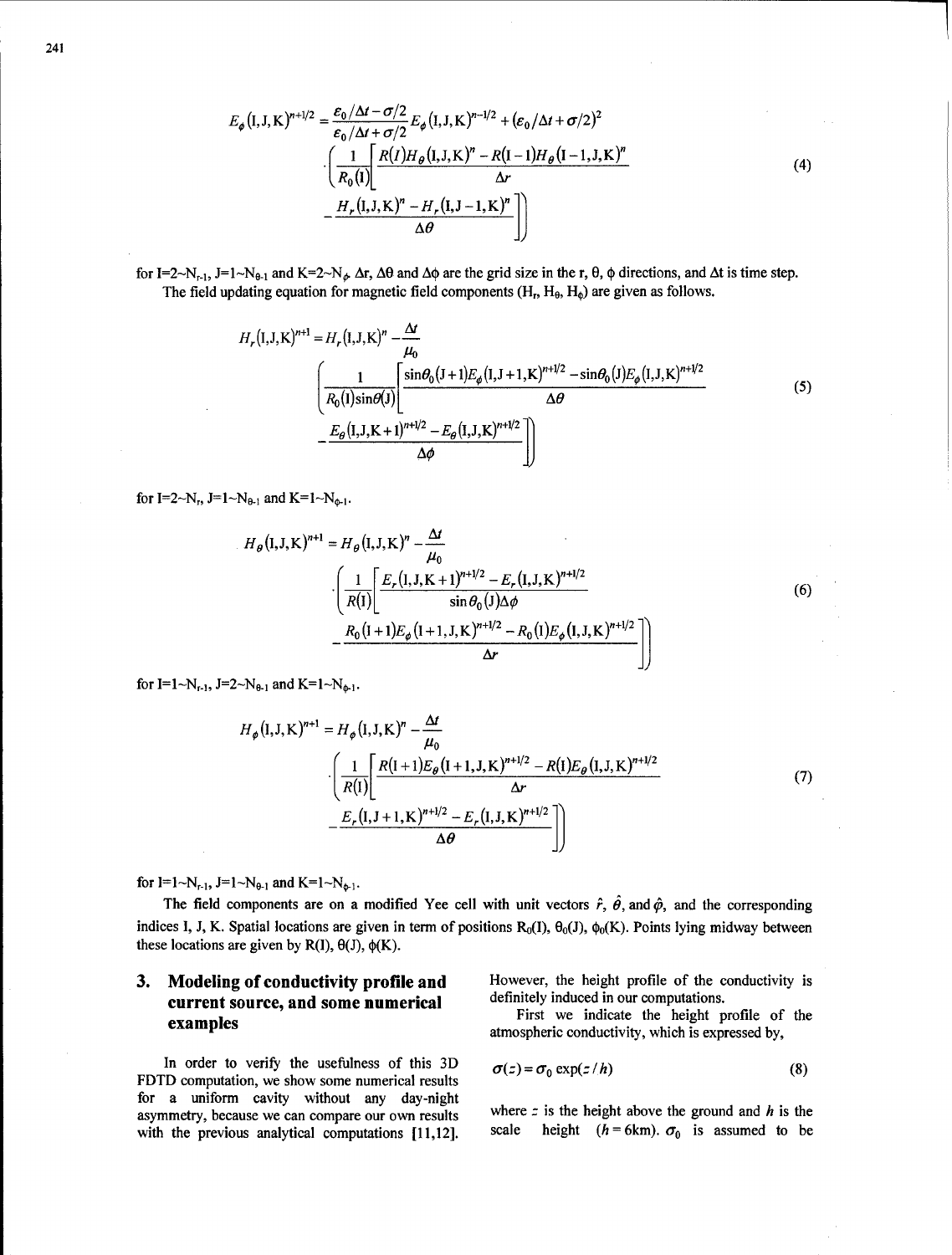10<sup>-14</sup>[S/m]. This is a typical profile [10]. Next we assume a lightning discharge current in the form of **1600** two exponentials by Bruce and Golde [13], but we 1<sup>400</sup><br>
dont a medal with much alower time weighting the 1200. **local materials** in the 15Mm adopt a model with much slower time variation than  $\frac{1200}{300}$  ...... 20Mm. the actual lightning in order to validate the horizontal grid size of 250km.

$$
I(t) = I_0 \{ \exp(-70t) - \exp(-100t) \}
$$
 (9)

where  $t$  is in second. Assuming this current source, we made the FDTD computations in which the grid<br>size in r is 2km, and the grid sizes in  $\theta$  and  $\phi$  are  $-400_0$ size in r is 2km, and the grid sizes in  $\theta$  and  $\phi$  are  $-400\frac{1}{00}$  100 100 150  $\pi/72$  (about 250km). Time (ms)

Fig. 3 illustrates the computational results on the temporal evolution of horizontal magnetic field for Fig. 3. Same as Fig. **3,** but with the previous four different distances (d = 5, 10, 15 and 20 Mm, analytical method[11]. This figure should indicating the distance in the  $\theta$  direction) when the be compared with Fig. 3. current source is located at the equator  $(\theta = \pi/2, \phi)$  be oppose to that in this paper. We have found an  $= 0^\circ$ ). The pulse is generated at  $t = 0$  and we can extremely good similarity between these two figures, understand the propagation of a pulse in the v suggesting the usefulness of this 3D FDTD analysis waveguide; we notice the direct wave and its in subionospheric ELF propagation. Another corresponding antipodal wave. As you see from this difference is definitely due to the difference in figure, with the increase in propagation distance, the propagation constants. They [11] have used a higher frequency components will decay so that we have a spread in waveform for larger propagation the experimental data, distances. The horizontal magnetic field of the antipodal wave is opposite in sign to that of the direct wave, so that the signal for  $d = 20Mm$  is zero because of the complete cancellation of the direct and antipodal waves. An important characteristic from where f is frequency, and  $v_1$ ,  $v_2$  are real and this figure is that we expect severe damning between imaginary part of propagation constant, respectively. this figure is that we expect severe damping between imaginary part of propagation constant, respectively.<br> $d = 5$ Mm and 10Mm, but negligible damping On the other hand, we have used the atmospheric  $d = 5$ Mm and 10Mm, but negligible damping On the other hand, we have used the atmospheric<br>between  $d = 10$ Mm and 15Mm. These numerical conductivity profile, Eq.(8) as mentioned before. By between  $d = 10$ Mm and 15Mm. These numerical computations are compared with the corresponding using the approximate formulas by Greifinger and computation for their model [11] (the result is shown Greifinger [14], we can estimate the real and in Fig. 4), in which there exist some differences in the imaginary parts of the propagation constant for our modeling. The first one is the difference in the input ionospheric model. These results are shown in Fig. 5. modeling. The first one is the difference in the input signal (source) because they used a delta function. Fig. 5(a) refers to the real part, while Fig. 5(b) refers



10, 15 and 20 Mm).



$$
v(f) = v_1 - iv_2 = (f - 2)/6 - if/100,
$$
 (10)

The sign of the horizontal magnetic field is taken to the imaginary part (or attenuation constant) of the propagation constant. The real parts are nearly  $2 \times 10^{-4}$  identical for the two models, but we see a significant difference in the imaginary part (i.e. damping effect). Especially we notice a lot of difference in the attenuation constant at higher frequencies. In the  $\begin{array}{c|c|c|c|c|c} \hline \mathbf{1} & \mathbf{2} & \mathbf{3} & \mathbf{4} & \mathbf{5} & \mathbf{6} & \mathbf{7} & \mathbf{8} & \mathbf{8} & \mathbf{9} & \mathbf{10} & \mathbf{10} & \mathbf{10} & \mathbf{10} & \mathbf{10} & \mathbf{10} & \mathbf{10} & \mathbf{10} & \mathbf{10} & \mathbf{10} & \mathbf{10} & \mathbf{10} & \mathbf{10} & \mathbf{10} & \mathbf{10} & \mathbf{10} & \math$ constant, Eq. (10), so that they have not indicated any ,N.explicit conductivity height profile. Of course it is o theoretically possible for us to obtain the conductivity "r-2 l **V** i1 Antipodal Wave **profile by some approximations from Eq.** (10), but  $\begin{array}{|l|c|c|c|c|c|}\n\hline\n\text{1-4} & & & & & \text{this kind of job is not so meaningful. In our next paper we will compare the attenuation from both methods under the same conductivity are  $51 \text{ km/s}^{-1}$ .\n\end{array}$  $\begin{array}{r|l}\n\hline\n\text{Sum} & \text{10Mm} \\
\hline\n\text{15Mm} & \text{15Mm}\n\end{array}$  paper we will compare the attenuation from both<br>methods under the same conductivity profile in order **1. <b>20Mm to prove the deviation in Fig. 5(b) is caused by 100** 150 100 150 **different computational models instead of numerical**<br><sup>1</sup>00 150 **different computational models instead of numerical** 

Fig. 4. Computational result of the temporal Finally, we show the last figure for exact exomputational result of the temporare comparison between ours and the previous model<br>evolution of horizontal magnetic field for the same between propagation of the propagation of Evolution of horizonial magnetic field to<br>four different propagation distances (d=5,<br>Fig. 6.<br>Fig. 6.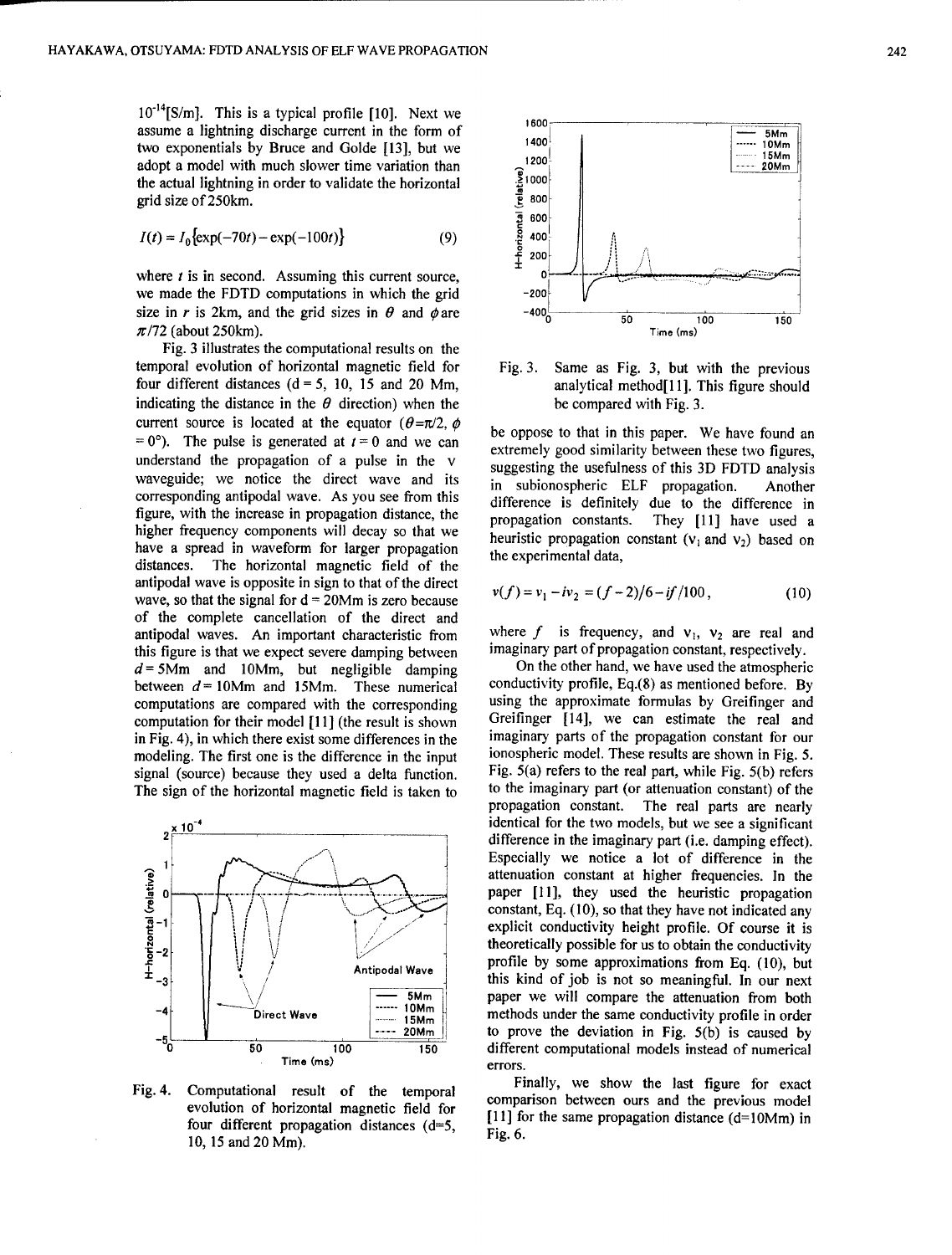

Fig. 5. Comparison of propagation constant. (a) refers to the propagation constant (real part), while (b) the imaginary part, indicating attenuation constant. Two models are compared; our model and Nickolaenko and Hayakawa [11]

# this FDTD analysis to much more

example of our FDTD analysis for subionospheric questions in order to improve the physics coming ELF propagation and a comparison with the previous from these subionospheric ELF propagation studies. analytical solution has indicated that our FDTD application would be of great potential in our future REFERENCES studies. As you see from the above discussion, the field updating mechanism is exactly the same as that [1] E. R. Williams. The Schumann resonance: A of the high-frequency FDTD [16], and it seems that global tropical thermometer. Science, **256,** there is no special treatment in the ELF wave analysis. 1184-1187, 1992. We can list what we will be able to do in this ELF [2] D. J. Boccipio, E. R. Williams, S. J. Heckman,

propagation of ELF transients **(Q** bursts, slow tails)), Science, 269, 1088-1091, 1995. we can study the reflection mechanism of these ELF **[3]** J. R. Wait. *Electromagnetic Waves in Stratified* waves in the lower ionosphere in details by *Media. Perganion Press*, Oxford, 1962. comparing our FDTD results with the previously

Then, as for Schumann resonance, there are  $Oxford$ , 1972.



particular d=1OMm estimated by our Kluwer Academic Publishers, Dordrecht, 2002.

several possibilities of the application of our FDTD 4. **Conclusions and future application of** method. For example, (1) the full consideration of this **EDTD** analysis to much more day-night asymmetry in order to well explain the **diurnal variation of Schumann resonance intensity<br>
<b>complicated models** and formulation (2) the lead particle of the distribution and frequencies, (2) the local perturbation (such as the perturbation at high latitudes (auroral regions)).<br>In the previous section we have shown only one We will use our FDTD analysis for these above

- 
- field by means of our FDTD analysis.<br>W. A. Lyons, I. T. Baker and R. Boldi. Sprites, As for the ELF propagation itself (such as the ELF transients, and positive ground stroke.
	-
- proposed approximations [14,15]. *Electromagnetic Waves.* Pergamon Press,
	- *[5]* P. V. Bliok, A. P. Nikolaenko and FrDTresulft Yu. F. Filippov, *Schumann Resonances in the* 0.5 **between the conditional result in the Cavity, Peter Pergrinus Ltd.,** Earth-Ionosphere Cavity, Peter Pergrinus Ltd.,
	- oscillations of a conducting sphere, which is  $S^2$  surrounded by an air layer and an ionospheric **0.1 •**  $\| \cdot \|$  **b b 1 c 1 b c c i c i c i c i c i c i c i c i c i c i c i c i c i c i c i c i c i i c i c i i i i i i 12 134, 1952.**<br> **12 13 13 149-154, 1952.**<br> **12 13 149-154, 1952.**<br> **12 149-154, 1952.**<br> **12 149-154, 1952.**
	- **-0.2** ionosphere cavity. Rev. Geophys., 3, 211-254, **<sup>0</sup>**20 40 **60 80 100** 120 140 1965.
- Time (ms) [8] A. P. Nickolaenko and M. Hayakawa, Fig. 6. Comparison of the ELF waveforms for a *Resonances in the Earth-Ionosphere Cavity,*
	- method and previous method [11]. [9] R. Holland. THREDS: A finite-difference timedomain EMP code in 3D spherical coordinates.